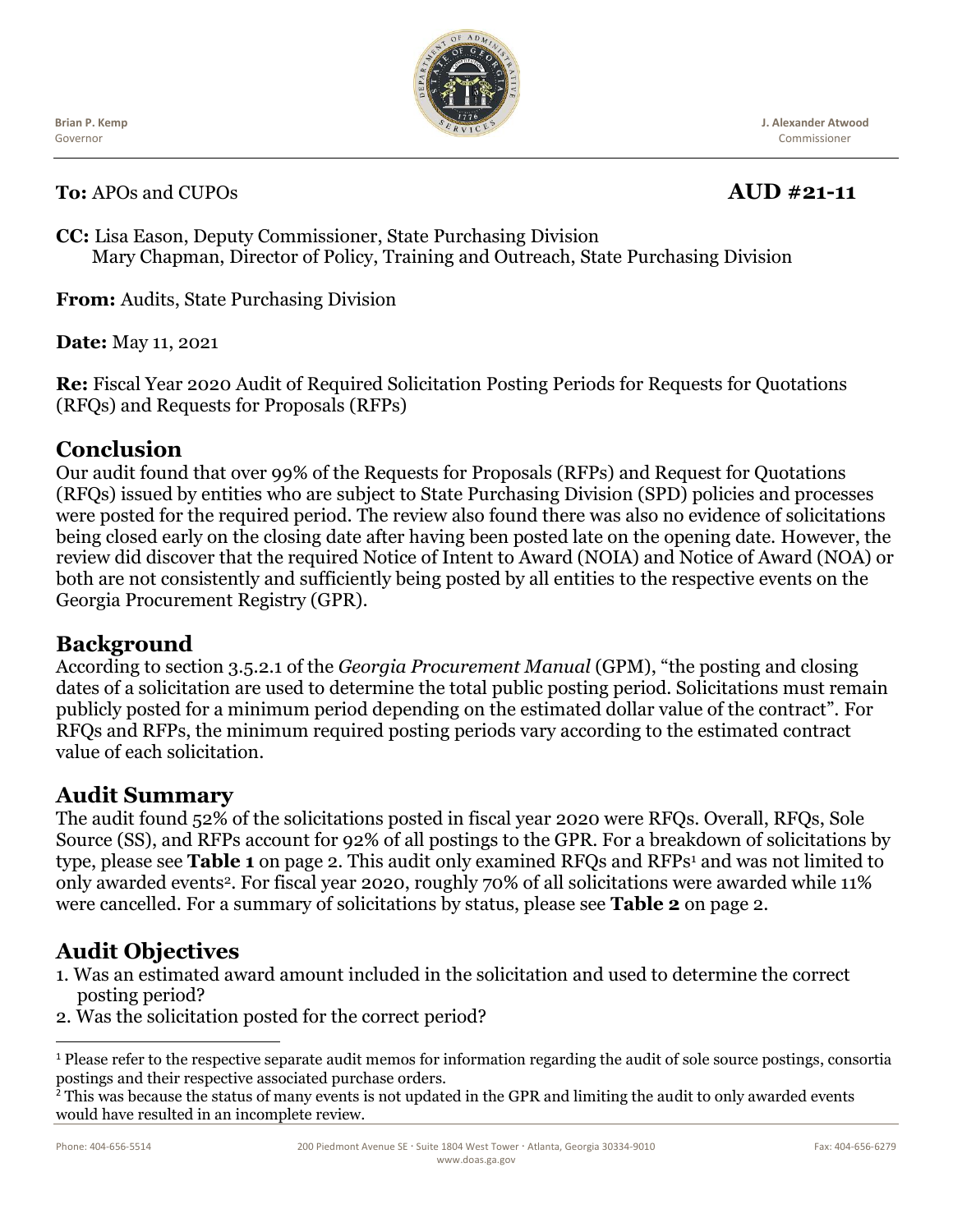- 3. Are related Notice of Intent to Award (NOIA) and Notice of Award (NOA) posting procedures being followed?
- 4. Are postings being closed early on the closing date after having been posted late on the opening date?

In fiscal year 2020, solicitations were distributed as follows across the solicitation types and statuses show below in **Table 1** and **Table 2**. 3 **Table 1** 

| Table 1<br><b>Solicitations by Type</b> |                |  |
|-----------------------------------------|----------------|--|
|                                         |                |  |
| <b>RFO</b>                              | 873            |  |
| Sole Source                             | 498            |  |
| <b>RFP</b>                              | 170            |  |
| Consortia                               | 60             |  |
| <b>RFQC</b>                             | 54             |  |
| <b>RFI</b>                              | 13             |  |
| Notice                                  | $\overline{2}$ |  |
| <b>Total</b>                            | 1,670          |  |
| Source: Georgia Procurement Registry    |                |  |

| Solicitations by Status              |                      |                                       |
|--------------------------------------|----------------------|---------------------------------------|
| <b>Solicitation Status</b>           | <b>RFOs and RFPs</b> | <b>All Solicitations and Postings</b> |
| Awarded                              | 671                  | 1,165                                 |
| <b>Under Evaluation</b>              | 168                  | 190                                   |
| Cancelled                            | 160                  | 189                                   |
| Notice of Intent to Award            | 37                   | 75                                    |
| Save                                 | O                    | 33                                    |
| Completed                            | O                    | 6                                     |
| saveApproveAPO                       | O                    | 5                                     |
| Open                                 | 4                    |                                       |
| Rebid                                | $\overline{2}$       | $\overline{2}$                        |
| <b>InProcess</b>                     |                      |                                       |
| <b>Total</b>                         | 1,043                | 1,670                                 |
| Source: Georgia Procurement Registry |                      |                                       |

**Table 2 Solicitations by Status**

In addition to examining RFQs and RFPs, the audit also focused on the estimated contract value of the solicitation to assist in making the determination of the required posting period. If this value was not available, the audit used the award amount on the NOIA or NOA posted on the solicitation, where available.

We found 873 RFQs and 170 RFPs had been issued in fiscal year 2020. From these 1,043 solicitations, 160 were cancelled. From the remaining 883 solicitations, further review indicated that 363 of these

<sup>&</sup>lt;sup>3</sup> The data used for this audit was obtained from the GPR on October 15, 2020. The status shown in Table 2 was current with the date on which the data was obtained.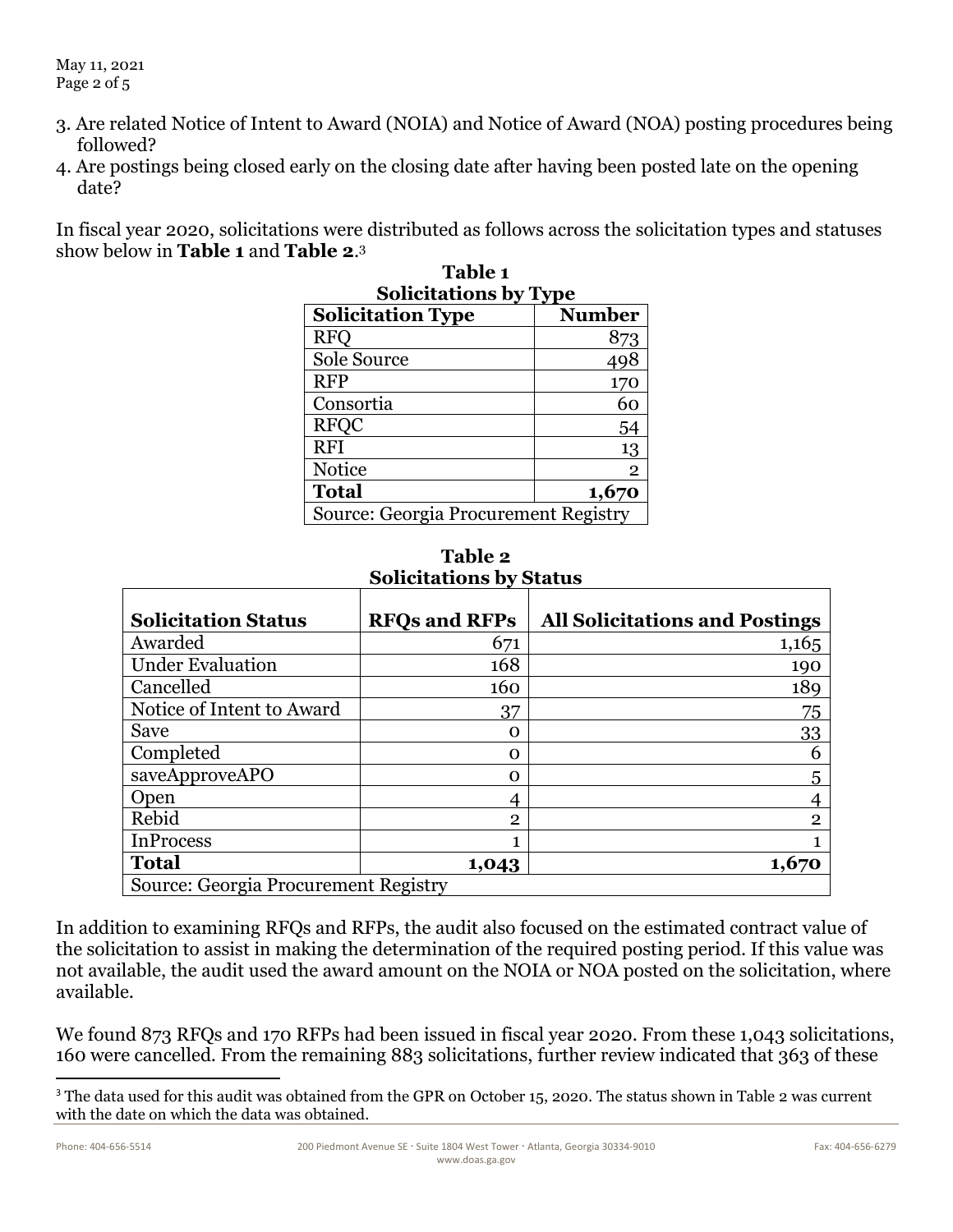May 11, 2021 Page 3 of 5

were "conducted under the full authority provided to the Department of Transportation under Title 32 of Georgia Code." These solicitations typically had language in the solicitation to indicate they were not under the purview of DOAS.

The remaining 520 solicitations fell under the purview of DOAS. Of these 264 (51%) had an estimated amount entered while 256 (49%) did not. Of the solicitations, which did not have an estimated amount entered, we were able to identify 181 estimated or actual amounts on an NOIA or NOA by reviewing each solicitation on the GPR or TGM.

For the remaining 75 solicitations, we reviewed the period that each was posted to determine the likelihood that the event had not been posted for the required period. To accomplish this, we referred to the required posting periods Table 3.5 in section 3.5.2.1 of the GPM. Any non-construction/public works solicitation that was posted for at least 15 calendar days was acknowledged to have been posted for the correct period. Any construction solicitation that was posted for at least 30 calendar days was also acknowledged to have been posted for the correct period4. Using this methodology, we found a further 50 events appeared to have been posted for the correct period. One solicitation was under protest and as a result was still in the status of under evaluation.

For the remaining 25 solicitations we contacted each respective Agency Procurement Officer (APO) or CUPO (College/University Purchasing Officer) for clarification of the estimated or actual value of the award to review the posting period for compliance.

Only six (1%) of the 520 solicitations appeared to have been posted for a shorter period than required by policy. For these six solicitations, we contacted the respective APO/CUPO for clarification of the posting period. Upon further review, it was determined:

- Four solicitations were posted in an entity's local sourcing system but experienced delays in reaching the GPR which caused the start date and end date in the GPR to be inaccurate.
- Two solicitations were acknowledged to have been under-posted due to errors on the part of the Issuing Officer.

Aside from the two under-posted solicitations mentioned above, the only major material noncompliance issue identified with these solicitations was regarding the posting of the NOIA (when required) and NOA to the GPR.

Of the 520 RFPs and RFQs, which fell under the purview of DOAS – 398 were awarded. We reviewed these awarded solicitations to determine if a NOA had been uploaded to the GPR. We found the following:

- 219 (55%) solicitations had an NOA.
- 79 (20%) solicitations had a .txt file uploaded in lieu of an NOA. Of these,
	- o 50 did not have an award amount.
	- o 25 had an award amount.
	- o Two stated the solicitation had been cancelled.
	- o One stated the solicitation did not result in an award.

<sup>4</sup> Since University System of Georgia public works construction contracts are not subject to these rules, these events were also acknowledged to have been posted for the correct period.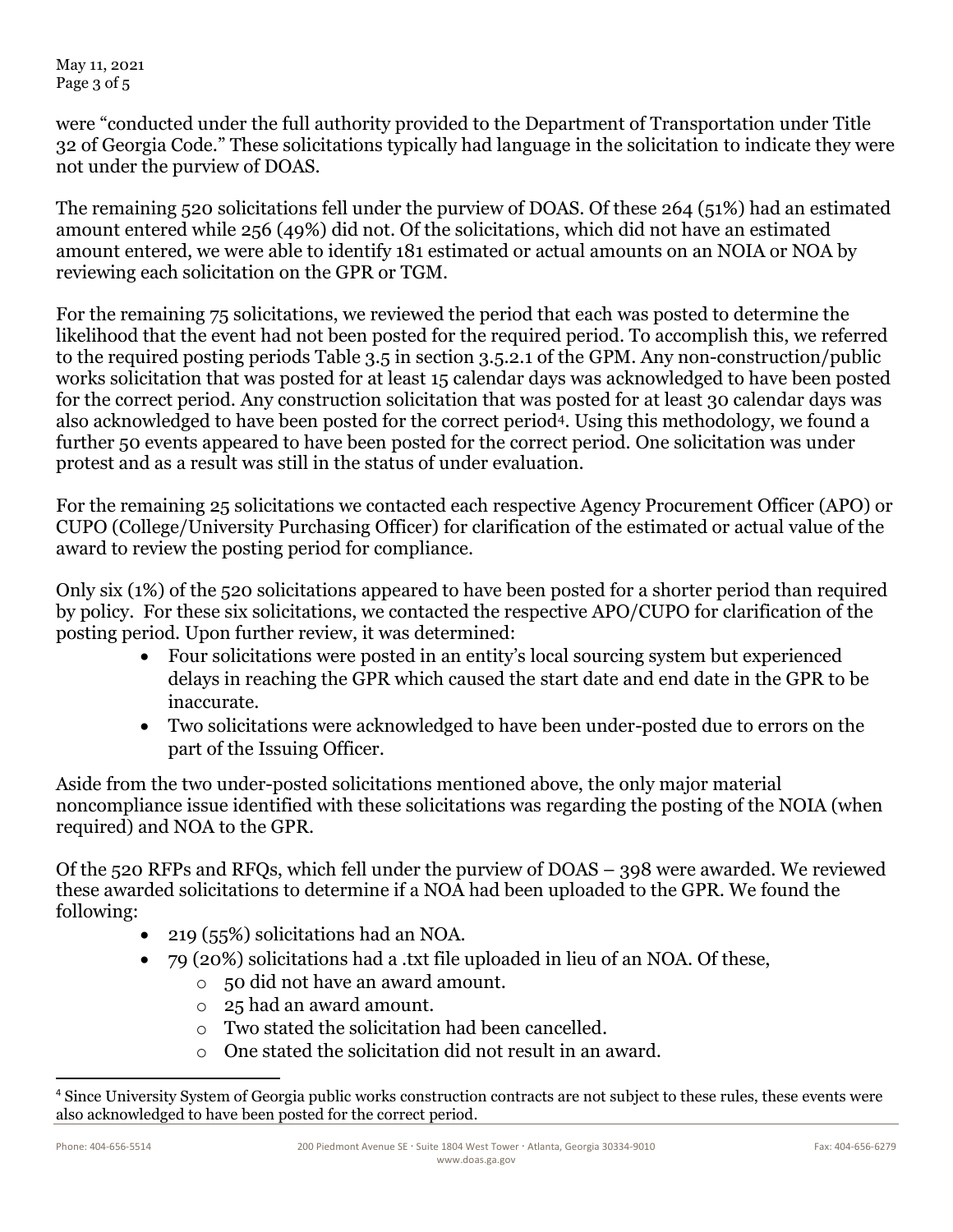- o One txt file was blank.
- 48 (12%) solicitations did not have an NOA or any other award information on the GPR.
- 33 (8%) solicitations had an NOA posted in TGM, but it was not visible on the GPR.
- 15 (4%) solicitations had an NOIA but not an NOA.
- Four (1%) solicitations had a bid tabulation document uploaded in lieu of an NOA.

Based on this information, it appears 263 solicitations (66%) had the award amount posted on the GPR, in the NOA, NOIA, txt file, or in the bid tabulation. There were 132 solicitations (33%), which had no NOA or the NOA was not visible on the GPR and there was no other document posted to the GPR, which contained the award amount. The remaining three solicitations (1%) did not result in an award although their status on the GPR is listed as "Awarded".

The audit also did not find any instances where state entities were posting late (e.g., after 5 pm) on the first day of the notice period and closing early (e.g., before 9 am) on the last day of the notice period. Such a practice would meet the letter of the posting requirements (since the solicitations would be posted the correct number of days) but not the intent since the postings would not be posted for the entire intended period. No evidence was found of state entities using this practice.

## **Recommendations**

- 1. To ensure that all interested and participating suppliers are informed of, and have access to, solicitation award information, APOs and CUPOs are requested to review, with all staff involved in the solicitation posting process, all the requirements in Section 6.2.2 of the GPM regarding the posting of the NOIA and the NOA. At the same time, all issuing officers should be asked to review every awarded RFQ and RFP for fiscal year 2020 and 2021 and post any missing NOIAs and NOAs.
- 2. APOs and CUPOs are reminded that Section 6.2 of the GPM states "for contracts that do not have a guaranteed award amount (such as open state entity contracts), the issuing officer should use the estimated purchase amount for purpose of identifying the contract award amount." This estimated amount is important for suppliers to be able to determine whether they are required to provide notice of their intent to file a protest within five days of the posting of the NOIA.
- 3. TGM entities should review the "SS Post an NOIA" [Quick Reference Guide](https://gcc01.safelinks.protection.outlook.com/?url=http%3A%2F%2Fdoas.ga.gov%2Fassets%2FState%2520Purchasing%2FTGM%2520Documents%2520for%2520State%2520and%2520Local%2FPeopleSoft%2520Quick%2520Reference%2520Guide%2520List.pdf&data=04%7C01%7Cgerald.schaefer%40doas.ga.gov%7C7cfdb77074cf4594c64b08d880013116%7C512da10d071b4b948abc9ec4044d1516%7C0%7C0%7C637400089888956288%7CUnknown%7CTWFpbGZsb3d8eyJWIjoiMC4wLjAwMDAiLCJQIjoiV2luMzIiLCJBTiI6Ik1haWwiLCJXVCI6Mn0%3D%7C1000&sdata=bTkubWIW1kMkseG3VztRNetMJnQgeGEBOwK8neXN91M%3D&reserved=0) to ensure completion of all required steps to post NOIA. When posting an NOIA, the buyer should check the public view of the event to ensure the NOIA status is displaying as expected and that the NOIA attachment is visible to the public. Any system issues should be reported to [procurementhelp@doas.ga.gov.](mailto:procurementhelp@doas.ga.gov)
- 4. Given the importance of the contract value for the filing of potential protests and solicitation posting and closing dates, SPD should review the use of the "estimated contract value" amount and fields for solicitation postings to ensure that this figure is consistently applied and understood by end users across the various platforms used to post solicitations.
- 5. State entities must adhere to the posting period guidelines summarized in Table 3.5 in the GPM. To assist state entities in complying with these requirements, SPD should provide additional guidance for estimating the contract award amount for hard to estimate contracts, such as, income-generating contracts; leases; commission-based contracts; contracts with unit pricing; or contracts based on non-monetary factors.